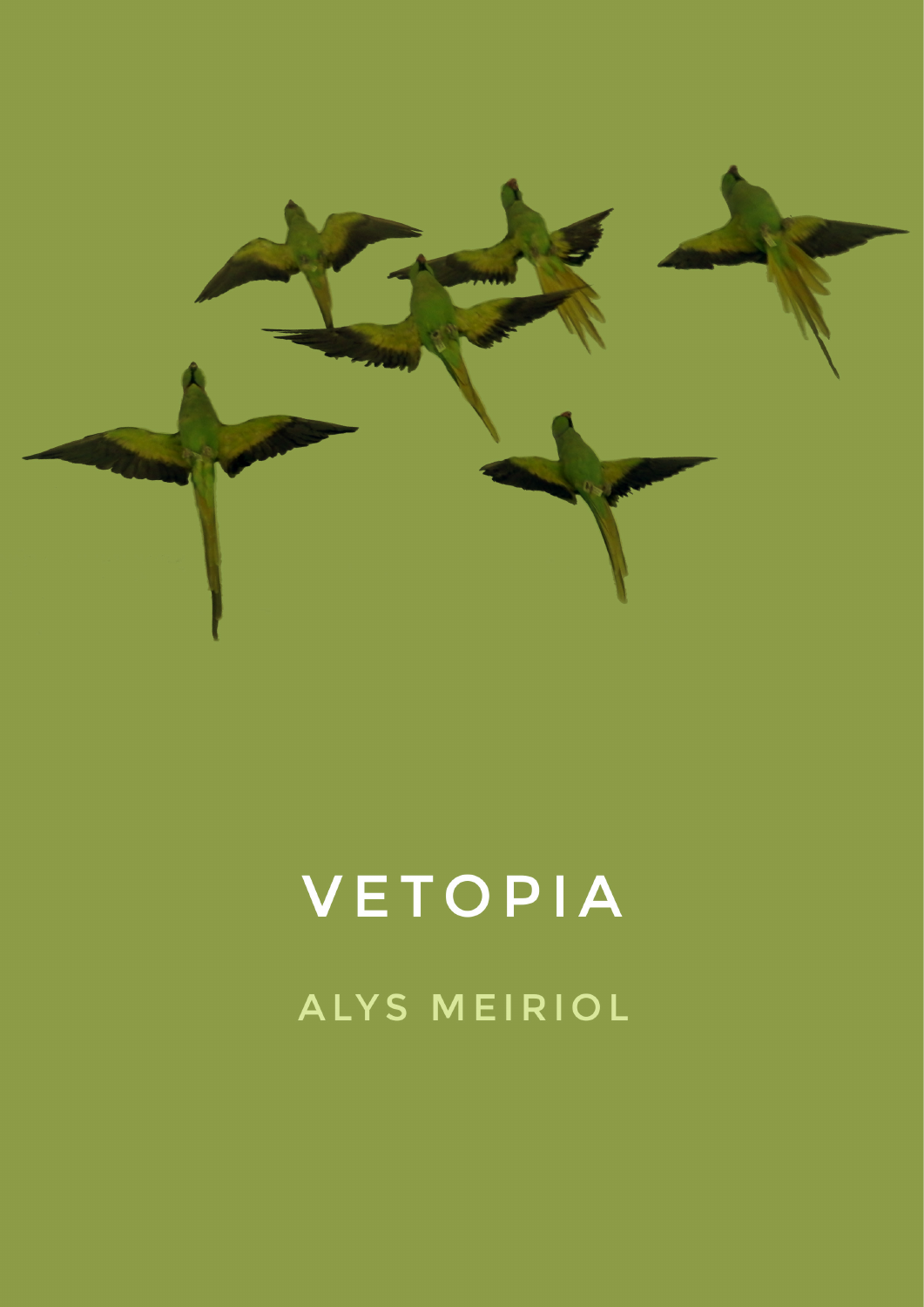First published in 2014 by Stream House Second edition 2016

Printed in Ireland by isupply, Flood Street, Galway 2014

All rights reserved. No part of this publication may be reproduced, stored in a retrieval system, or transmitted in any form or by any means without the prior written permission of the publisher.

The moral right of the author has been asserted

Copyright CAlys Meiriol, 2014, 2016 Vetopia CAlys Meiriol, 2014

This is a work of fiction. Characters, places and incidents are created from the author's imagination, and any resemblance to actual persons, living or dead, or to actual events or places is entirely coincidental.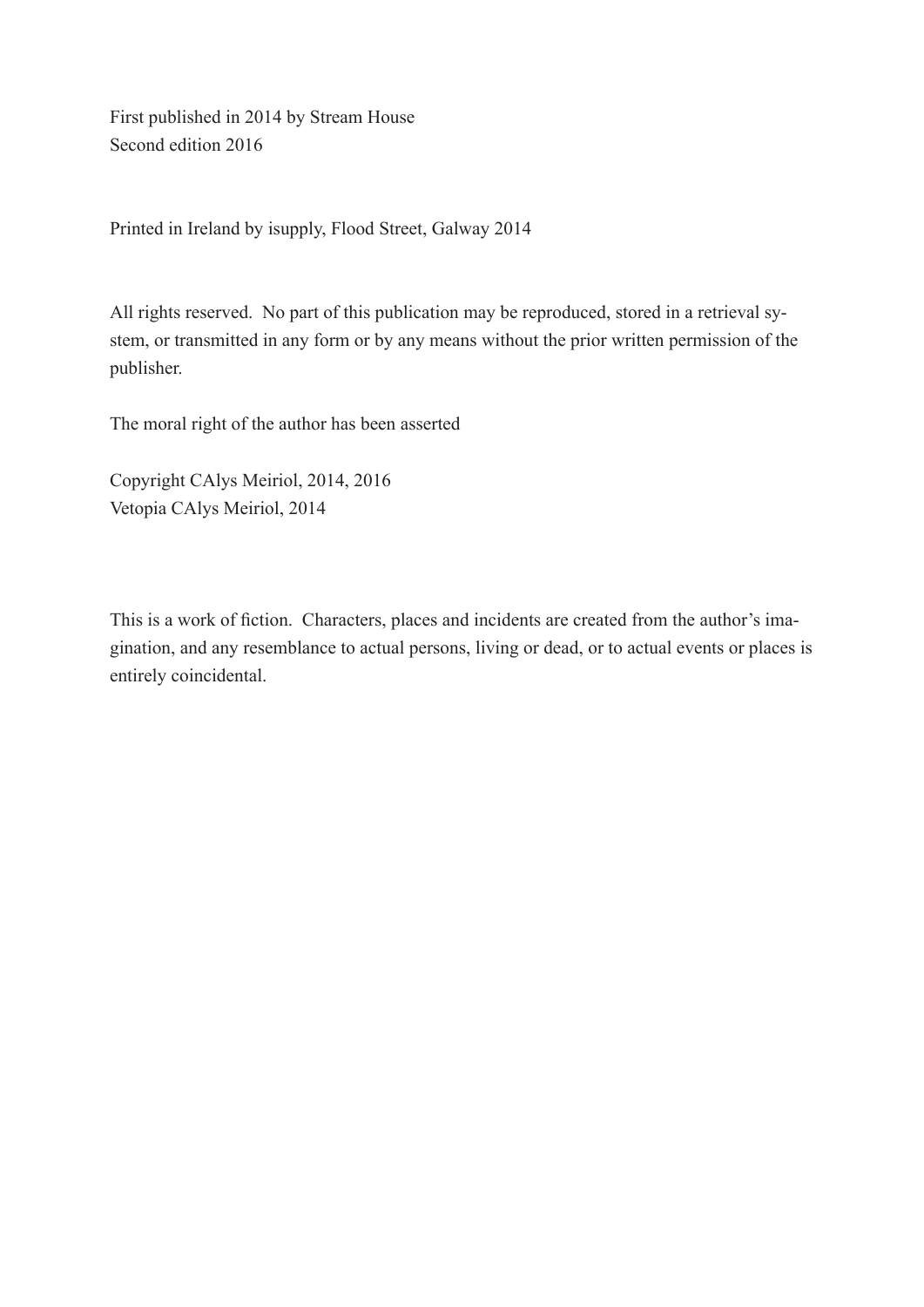**Vetopia**

**Alys Meiriol**

**Stream House**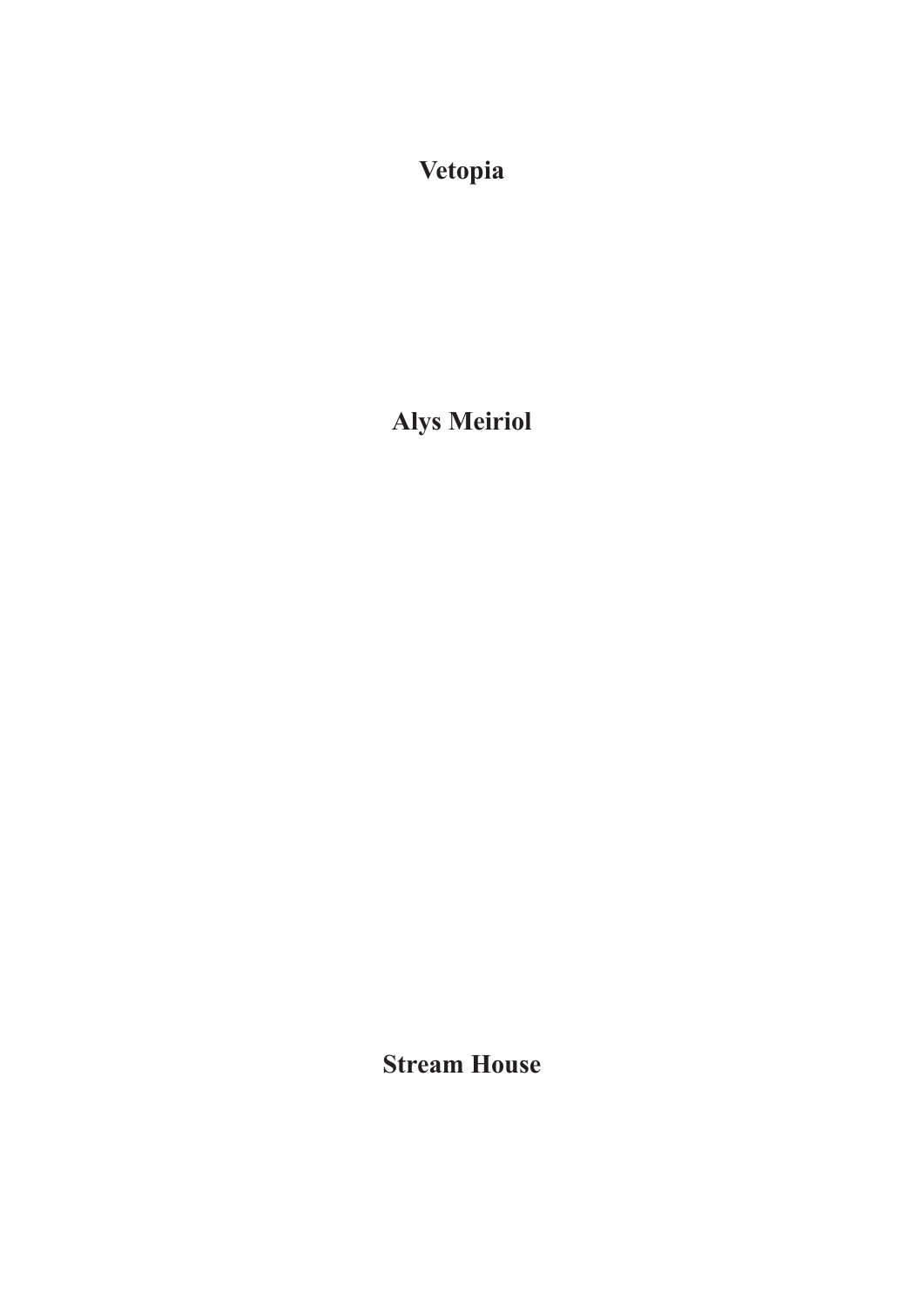For Pee and Lai and all my beloveds, past, present, and future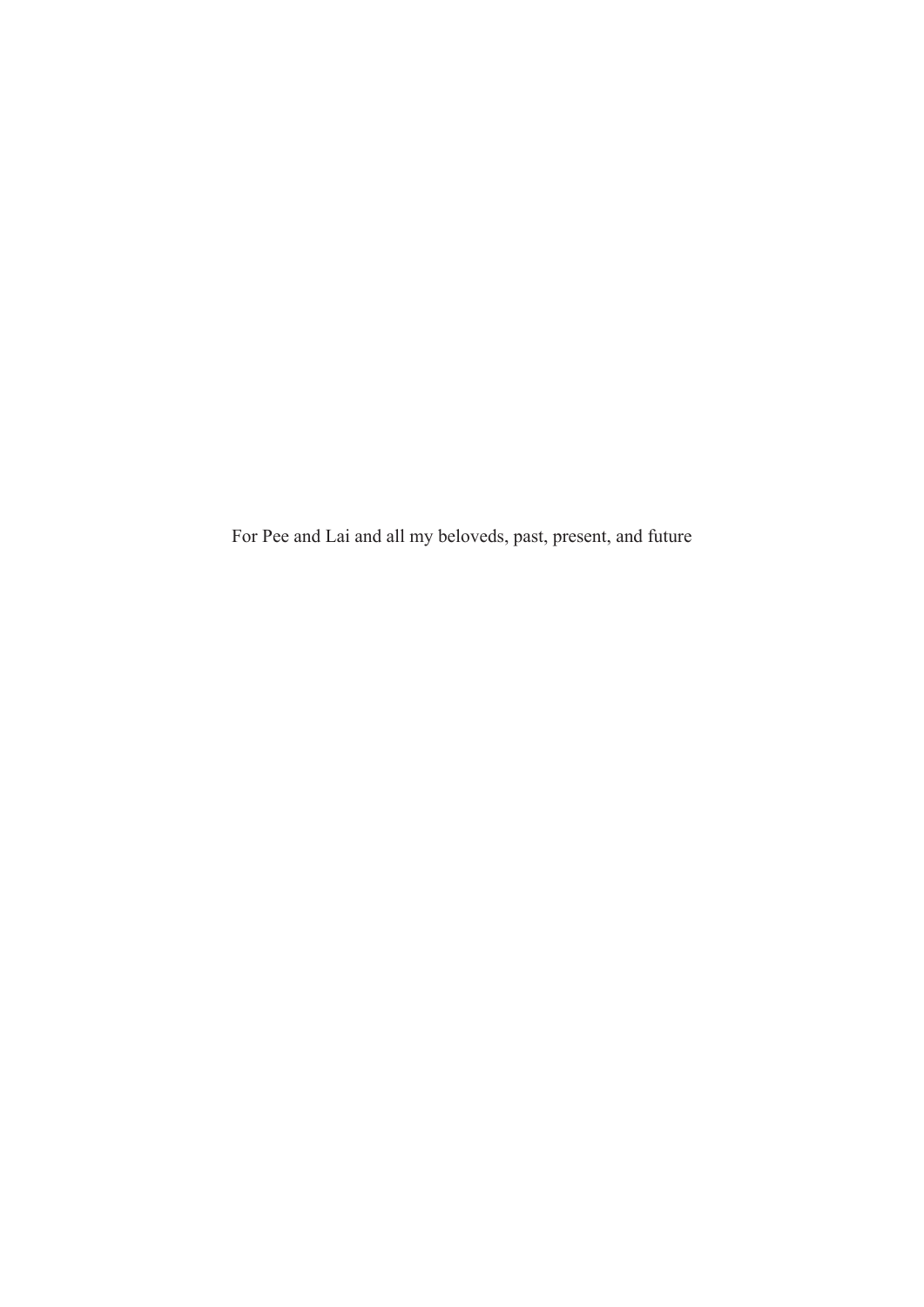*It often happens that the universal belief of one age, a belief from which no-one was free nor could be free without an extraordinary effort of genius or courage, becomes to a subsequent age so palpable an absurdity that the only difficulty is, to imagine how such an idea could ever have appeared credible.* 

*John Stuart Mill*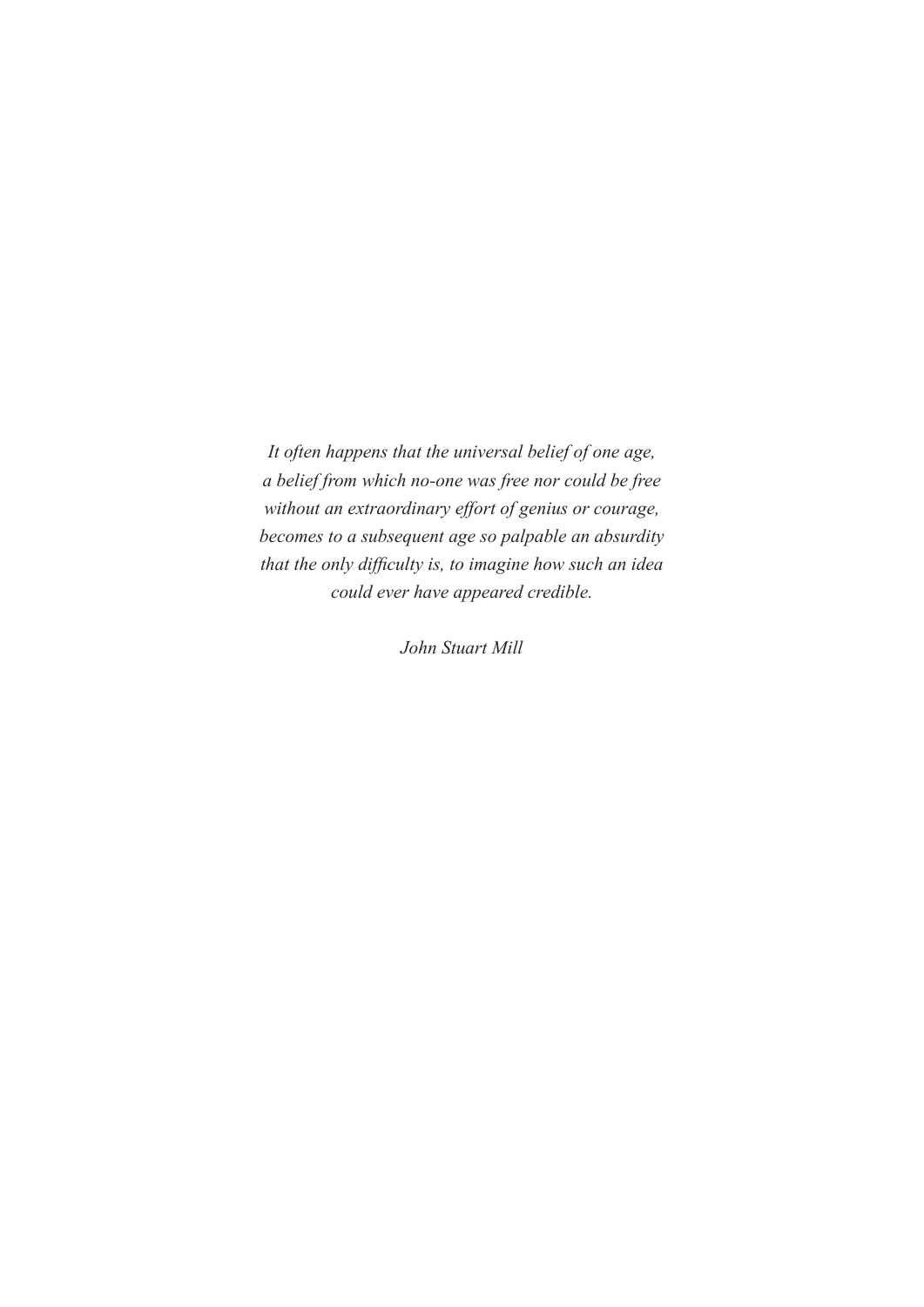The light was blinding. As I regained my senses, I realised that I was lying on the ground, in the middle of a street. Everything looked the same, and yet different. An indefinable softening of the air, the pale colours of the shop fronts, a sense of calm, of a world at peace with itself. From an unseen hinterland I could hear distant noises - laughter, birdsong, the hum of life. My eyes were still dazzled and I blinked to clear them. I felt a pressing need to see. Then out of the light a face appeared above me, the brown eyes kind, quizzical. "Are you all right?"

"I think so" I said. "What happened?"

"I'm not sure" said the stooping figure. "I came round the corner and there you were. You must have had a black-out or something - fallen, and hit your head."

"I do feel - strange." I fingered my head. There was an egg-sized bump above the hairline. "Do you think you can stand up?"

I took the proffered hand. Its grip was reassuring and firm, gentle. As my vision returned, I saw my companion clearly for the first time - he was of indeterminate age and medium height, brown-haired and whip-thin. The most striking thing about him was the air of calmness that radiated from him. To stand close to him was like bathing in a warm sea. I felt myself relax. The pressing questions I had dissolved. Even my throbbing head quietened.

"Look, why don't we go and get a coffee or something? Or maybe you'd prefer a brandy? It's probably not a good idea for you to be rushing off anywhere straight after a shock like that." Truth to tell, I couldn't quite remember where I had been going - or, for that matter where I'd come from. But it didn't seem to matter. I walked slowly along beside my new friend, whose name was Asa.

"It's not far" he said. "The café, I mean."

As we walked, I glanced at the shops, at their name-boards and their window displays. Something was not quite right. And yet not wrong either. Just a subtle difference that I couldn't quite pin down. The people we passed smiled and nodded - even those who were obviously hurrying had a leisurely air. There were no frowns or tensions, or anxious faces. It was as though everyone was on his way to a party, or else had just come from one. "Something in the water" I thought, and smiled at my own whimsy.

"Here we are" said Asa, and we stopped in front of a moss-green door. Flowers cascaded from tubs beside it, and a vine heavy with purple grapes tumbled lazily over the entrance. Somewhere I could hear a fountain plashing. We stepped down, out of the sunlight. The interior was dark and cool, and smelt of spices.

"You sit there" said Asa, indicating a table by the window. "I'll get these - my treat. Tea? Coffee? Fruit juice?"

I must have answered, because he smiled and turned away. While I waited, I studied the blackboard that hung over the counter. My eyes skimmed the list - soups, main courses, desserts. Everything sounded - luscious. But the menu, like the rest of the world I'd woken to, was dislocated, slightly off-kilter, and I still couldn't think why.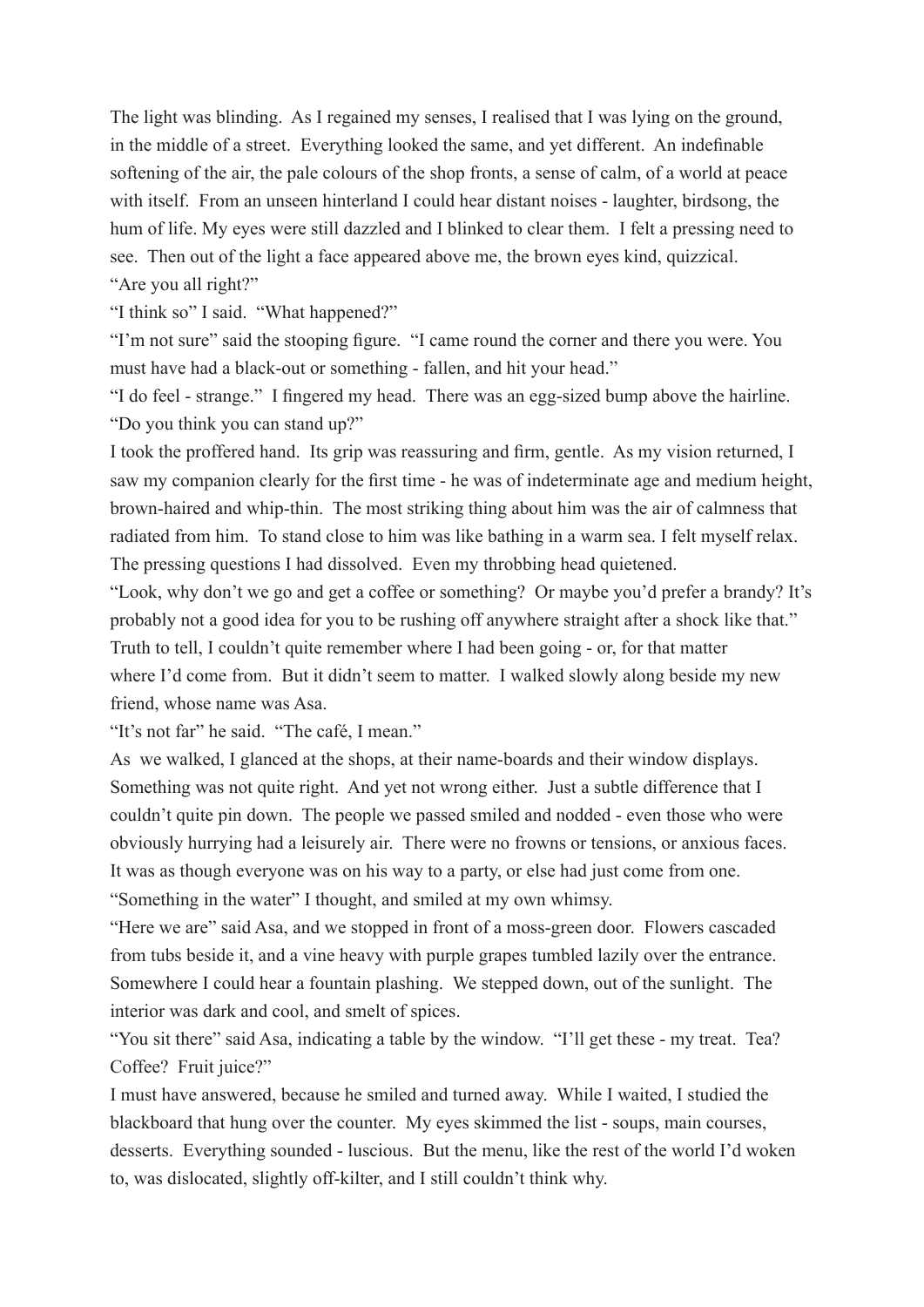Until, that is, Asa came back with the tea.

As he offered me the milk jug, I noticed a circle of bubbles floating round the rim, while the milk itself had a creamy yellow tinge.

"It's soya, of course" he said, noticing my puzzlement. And then I realised. The whole menu contained not one mention of meat.

"Welcome" Asa said. "Welcome to Vetopia."

We were walking down the street again. Asa had invited me to stay the night at his flat -"until" you get yourself sorted out again" he said. I knew it was strange that I felt neither curiosity nor a sense of urgency. It just seemed the most natural thing in the world to be where I was. For some reason, what lay behind or before me caused me no concern.

In the distance, I saw a low, white building, shaded by trees. It stood by itself, planted on the earth.

"What's that?" I asked.

"That's the Empathy Site." And then, as I must have looked perplexed, Asa continued "We don't have many laws here. Well, we don't really need them. People are considerate of others. But now and again something happens and when it does, the instigator has to spend some time in there."

"So it's a kind of prison?"

"Not exactly. You see, a prison is really a person's mind. With all the advances we've made, we're able to open that mind to the minds of others, so the pain and misery of the consequences of an action can be felt by the person who caused them."

"And does it work as a deterrent?"

"Put it this way. Nobody goes in twice."

Trees lined the road, their branches full of fluttering and twittering. Birds accompanied us as we walked along, flying around our heads and dipping from perch to perch. They seemed to have no fear of us. Again, Asa read my thoughts.

"They soon learned that we mean them no harm. People eventually lost interest in guns, even though there were still plenty of sports that used manmade targets. Chasing or taunting and then watching living beings suffer and die soon lost its appeal too. Bullfighting was abandoned. And keeping bears in chains and forcing them to fight dogs or dance for our amusement soon followed. So even though some mediaeval ideas had lingered well into the new millennium they gradually vanished. And of course hand-rearing birds so that they could be shot for entertainment was finally seen for what it was. Birds are valued as fellow beings, and we let them live their lives without interference as we do with all living things, though of course we try to help them if they need it. In the coldest winters, we leave a bird-flap open in our homes so that they can come and roost indoors, in the warm, if they wish.

Even domestic cats don't bother to chase them. They too have adapted to a new life.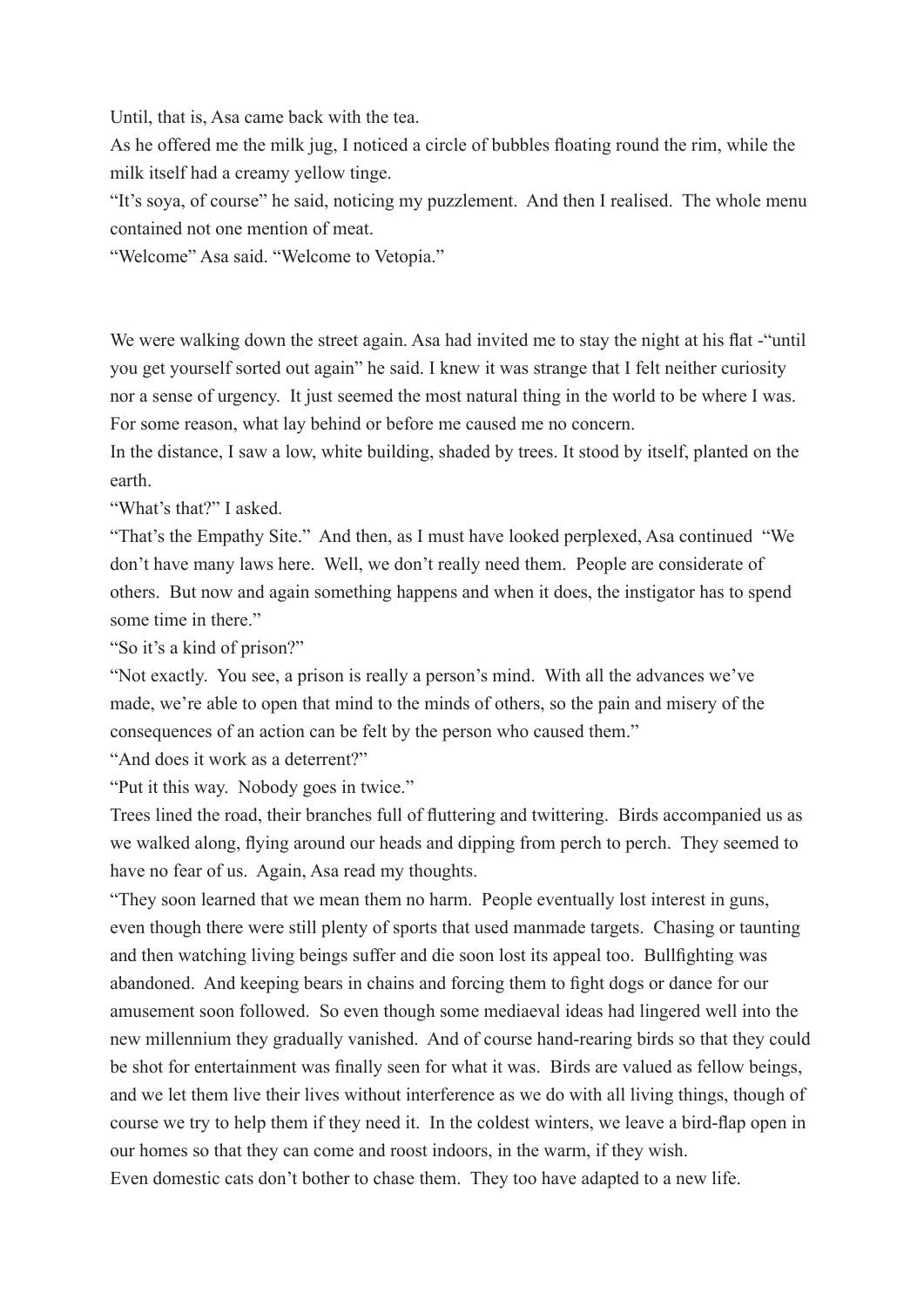It's amazing how a permanently full stomach can counter the urge to kill."

We continued walking through the scented air. To our left, a series of mirrored buildings shimmered in the light. Huge telescopes and antennae peppered the roof, constantly moving like a field of wheat.

"And that" said Asa proudly, "that is The Centre."

Seeing my questioning look he continued: "That's where we study Visiscience." "Visiscience?"

"The art of discovery through observation and empiricism. If we want to learn about the world, we look at it. No more incarceration of birds or animals in cages so we can study their behaviour. No more artificially constructed experiments to test their intelligence or their biology. No more trapping or removal from their natural habitat. No more enforced human contact. Just fellow creatures and their lives, living as they wish to. And we did away with vivisection years ago. People finally came to see that it was unethical, unreliable, and just plain cruel. Now, we use computer modelling, cell cultures from human volunteers (of which there are millions - everyone wants to help everyone else ) - and our eyes. So far we've found cures for cancer, diabetes and heart disease. Oh, and Alzheimer's. Of course, diet helps. And one's state of mind. Being freed from unresolved guilt is the single most important step to good health there is."

He smiled again, and turned to the right.

"Now - shall we cut through the park?"

"But what about farms?" I asked as we turned into a green, shady space alive with flowers and the thrum of bees. "All those animals - what happens to them if they aren't killed for food? Isn't the world overrun with cattle and sheep?"

Asa laughed. "That's what all the doomsayers predicted. A world swamped by animals. They didn't give Nature enough credit. Populations soon stabilised after an initial spike. After all, the numbers had been kept artificially high by intensive farming and artificial insemination. People soon realised the rewards of stewardship rather than exploitation. Live exports were the first to go. We all realised there was no place for them in a civilised world. The slaughterhouses and factory farms closed and were turned into memorial parks. The country's largest abattoir was converted into a museum, with rooms documenting the history of animal abuse - videos, photographs, written and oral testimonies.

We're all encouraged to visit it at least once in our lives - it's important not to forget, you see. That way there's little chance of mankind slipping backwards into ignorance and deliberate cruelty again. And that building - it has such a sadness about it. You can still feel the desperation of all those who went into it to die. There's a quotation from one of the original activists over the entrance: "As long as there are slaughterhouses in the world, we will kill each other" - and it was true. As soon as people started to admit to themselves that the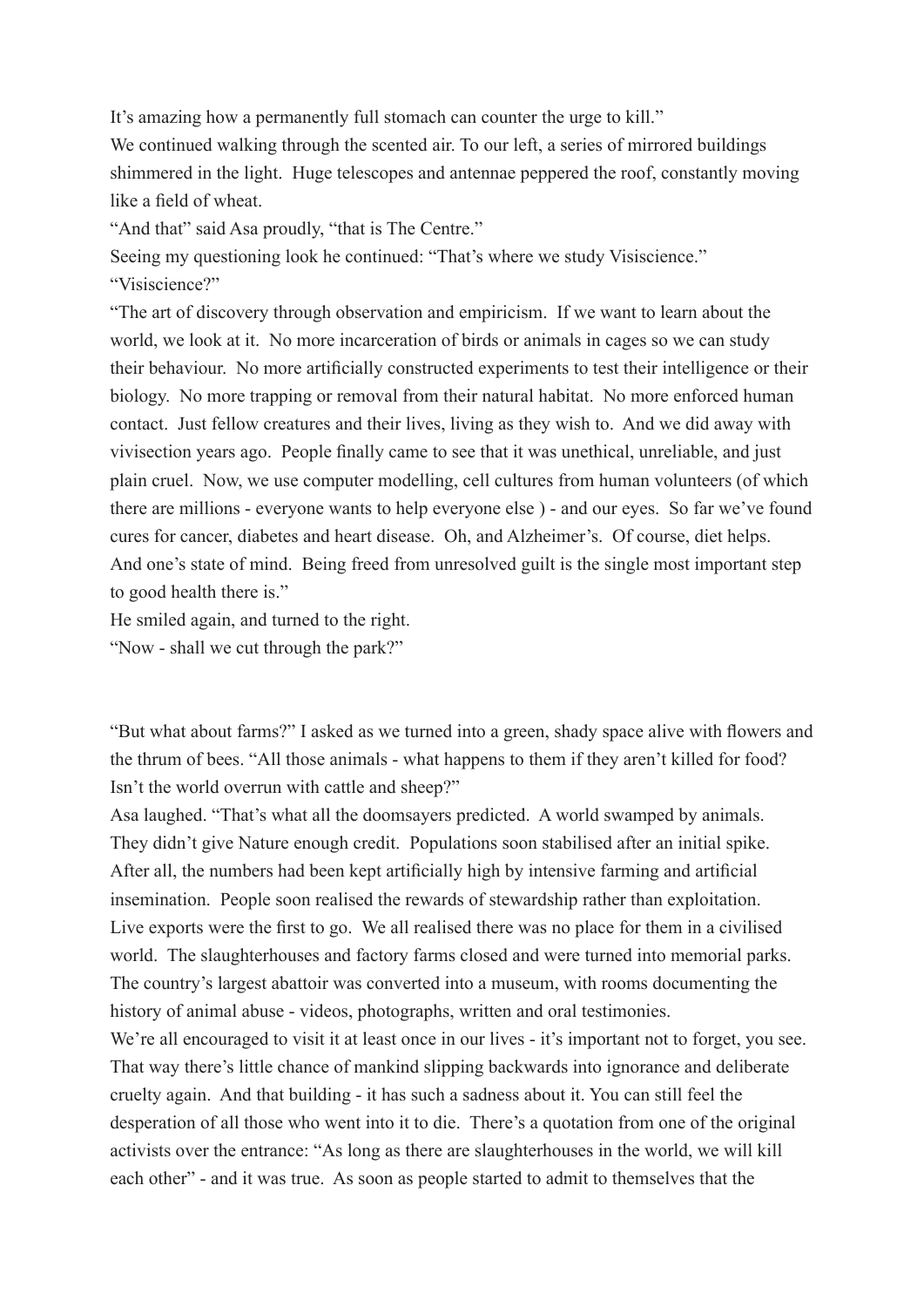unnatural death of any sentient being is wrong, violent crimes disappeared, and the concept of war became an anathema. Of course, territorial disputes still flare up occasionally - we are humans, after all - but they're settled with a tennis match -"

He broke off, seeing my look of incredulity.

"I know it sounds strange, but it's quite logical. Instead of spending millions on weapons and defence budgets, each country invests in sporting academies - the surplus is sent to poorer countries as aid. Any quarrels are decided by a tennis match - the best players from each of the countries involved play a five-set match and the winner is awarded the judgment. No blood spilt, no cities or wildernesses devastated - and a truly global audience. Everyone watches the match and goes home satisfied. It's quite - cathartic.

And much quicker than an old-fashioned war."

He glanced at me and said kindly, "Look, this is probably a lot for you to take in all at once. Let's head home for something to eat. You can have a rest there, and decide what you want to do." We headed off under the trees and across the grass.

In the distance, I could see the thin azure line of the sea.

We came to a blue door, the colour of gentians. Inside, a wooden staircase led up to another door, the deep turquoise wash of a summer sky. Asa's flat was white and airy, with low cane furniture and bright patchwork cushions. Above a coffee table set against a wall was a rectangular screen. At first I thought it was a television tuned to a natural history channel, but something about the unhurried quality of the filming made me wonder aloud.

"This is one of the latest aquavisions" Asa said proudly. "People stopped keeping fish in tiny boxes years ago. They couldn't bear to see creatures that were used to swimming through vast oceans confined to such cramped, unnatural prisons. And often sentenced to solitary confinement when they were used to sharing the oceans with millions of their own kind. The hunting of whales and dolphins or treating them as a means of entertainment was rejected first - that deep affinity which humans feel for them was just too powerful in the end. And the last aquariums were turned over to The Stewardship about the same time as the last zoos and battery farms were closed and prison cells were phased out.

They'd become redundant, you see. This aquavision is a live video feed from the Caribbean. You can choose your ocean to match your décor - if you really want to. The camera works at night too, in natural moonlight. No-one wants to subject sea-creatures to conditions they're not used to. The days of pointing blinding lights into marine trenches that have been in darkness for millennia are long gone."

I watched in fascination as shoals of brilliantly-striped fish ebbed and flowed and turned like flocks of jewelled starlings across the screen.

Guessing my unspoken question, Asa continued:

"The Stewardship is what used to be called the Government. We still have elections, but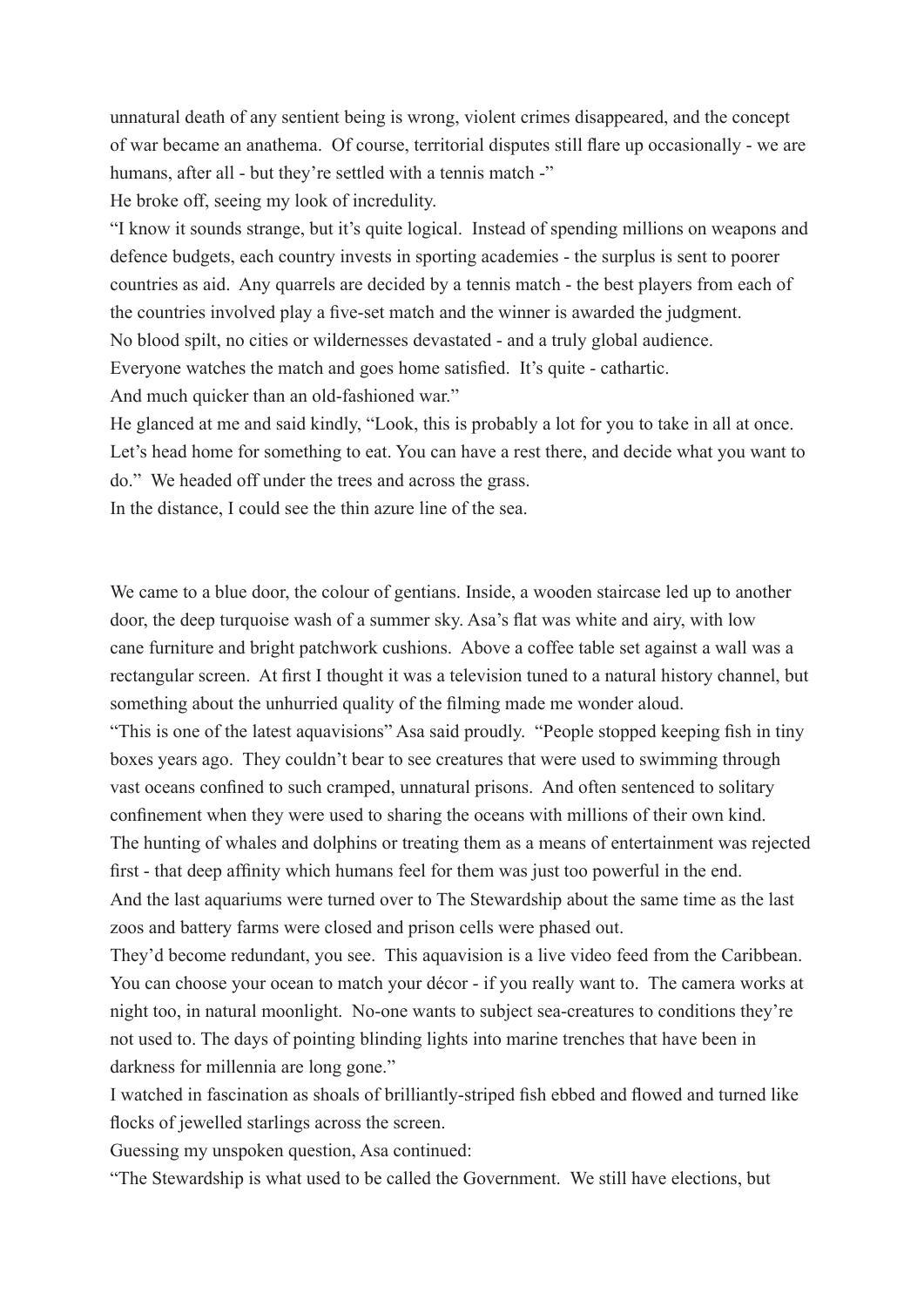there's no name-calling or underhand trickery. The campaigns are based on positive politics and aspirations. Turn-out is usually in the high nineties now." "But meat -"

"That didn't happen overnight. It's amazing how hard it can be to let go of what you're used to, even when you know it's wrong. For many years there was a back street - nicknamed Slaughter Alley - where meat could still be bought under the counter at hugely inflated prices. You'd sometimes see a furtive shadow slipping past, clutching and fumbling a newspaper bundle which was oozing blood. But gradually it became as socially unacceptable as driving while you're drunk or smoking in front of your children. All the old skills came back. Telepathy, intuition, instinct - they hadn't really been lost at all, but were just buried under the great weight of consumerism masquerading as civilisation, and all its attendant ills. And we refound our ability to communicate with animals. Once that psychic blockage had been removed, behind which we told ourselves that it was somehow all right to eat and wear and torture our fellow beings because they seemed somehow lesser than us - oh, what riches followed. We had so much to learn about the world, about each other - still do. Did you notice there are no phone lines? It's so easy to contact people now - and you're never put on hold!" Asa grinned, and I wondered how he seemed to know so much about the old order of things.

"We study the past" he said, again reading my thoughts. "It's like the Museum of Slaughterville. We must never become complacent, never forget."

Asa smiled at me, his almond-shaped eyes crinkling at the corners. Suddenly he looked very young. "And I know what you really want to ask" he continued. "How? How did it all start?" He was right. I'd been about to burst out with that very question.

"I suppose you could say that one day everything just connected. Like a vast spiritual jigsaw puzzle that finally slotted into place. All those separate pieces - the knowledge that if we could live without killing - and that if we did, there were enough resources in the world to sustain all of us - there could be no justification to continue such slaughter; the feeling that experimenting on animals to try to cure human diseases was wrong; the growing abhorrence that people felt about chasing animals for sport or using them for entertainment; the realisation, especially by those who shared their homes with animals, that our fellow creatures are infinitely more complex and intelligent and capable of intense feeling and more like us than we ever gave them credit for - all those things came together until even the most sceptical and committed carnivore had to accept the truth: that for generations we'd been groping through a fog created by vested interests and corporate greed and fear of change and that we could no longer just keep stumbling through it. After that, it was easy - one by one countries embraced the change - Thailand first, then India - Britain was one of the earliest and those countries you'd expect were the last, though when the market for animal products collapsed even they had to adapt to the new order of things. No-one fought any more, wars just didn't happen - once people accepted the concept of reverence for life (Albert Schweitzer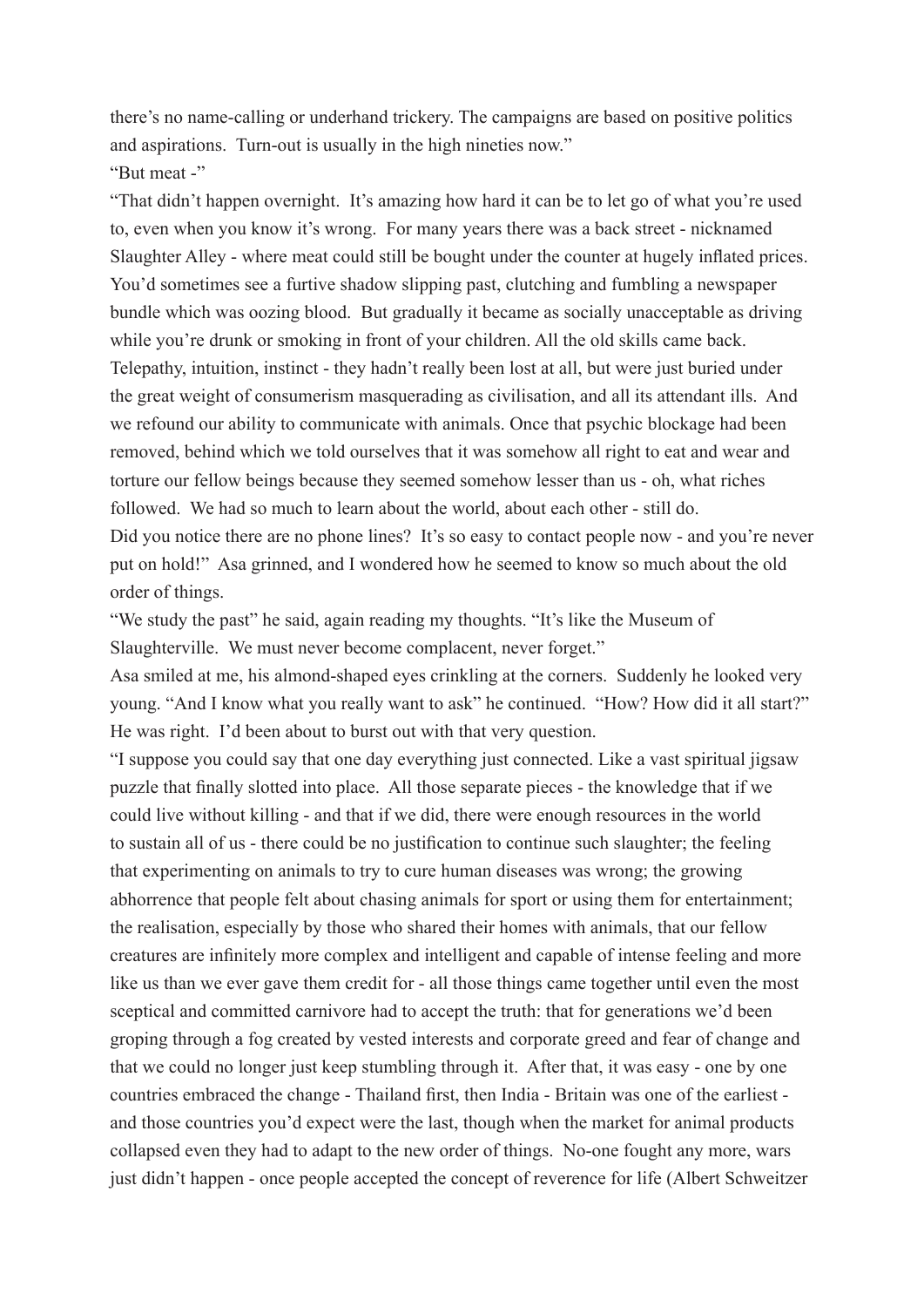was way ahead of his time), the spiritual world tilted on its axis and all became right again. That was the Apocalypse that everyone feared. Bad news for meat-producers and animal circuses and those research labs that hadn't given up animal testing to use the newer, better technology - but the best news for the planet. And for us."

"But what was the last piece?" I asked, seized with a burning, crushing need to know. "What was the thing that happened to make it all knit together?"

Asa turned to the fish flicking backwards and forwards in their invisible, intuitive net on the aquascreen, and then back to me. He smiled again.

"Well, of all things, it was something quite trivial, seemingly insignificant. Never underestimate the power of small."

He leant towards me and started to speak. But a sudden roaring in my head drowned out his voice, and as I looked at him, he became smaller and smaller, disappearing as though I were looking down the wrong end of a telescope. I tried to reach out, to grasp him, to hold on to some fragment of that future life. But all was noise and darkness. And then nothing.

I opened my eyes, felt cold concrete beneath my cheek. The remains of what looked like a burger lay in a pinkish-grey spatter by my head.

Everywhere was bleak, dismal.

I was back in the real world, in the twenty-first century, and it seemed that nothing had changed.